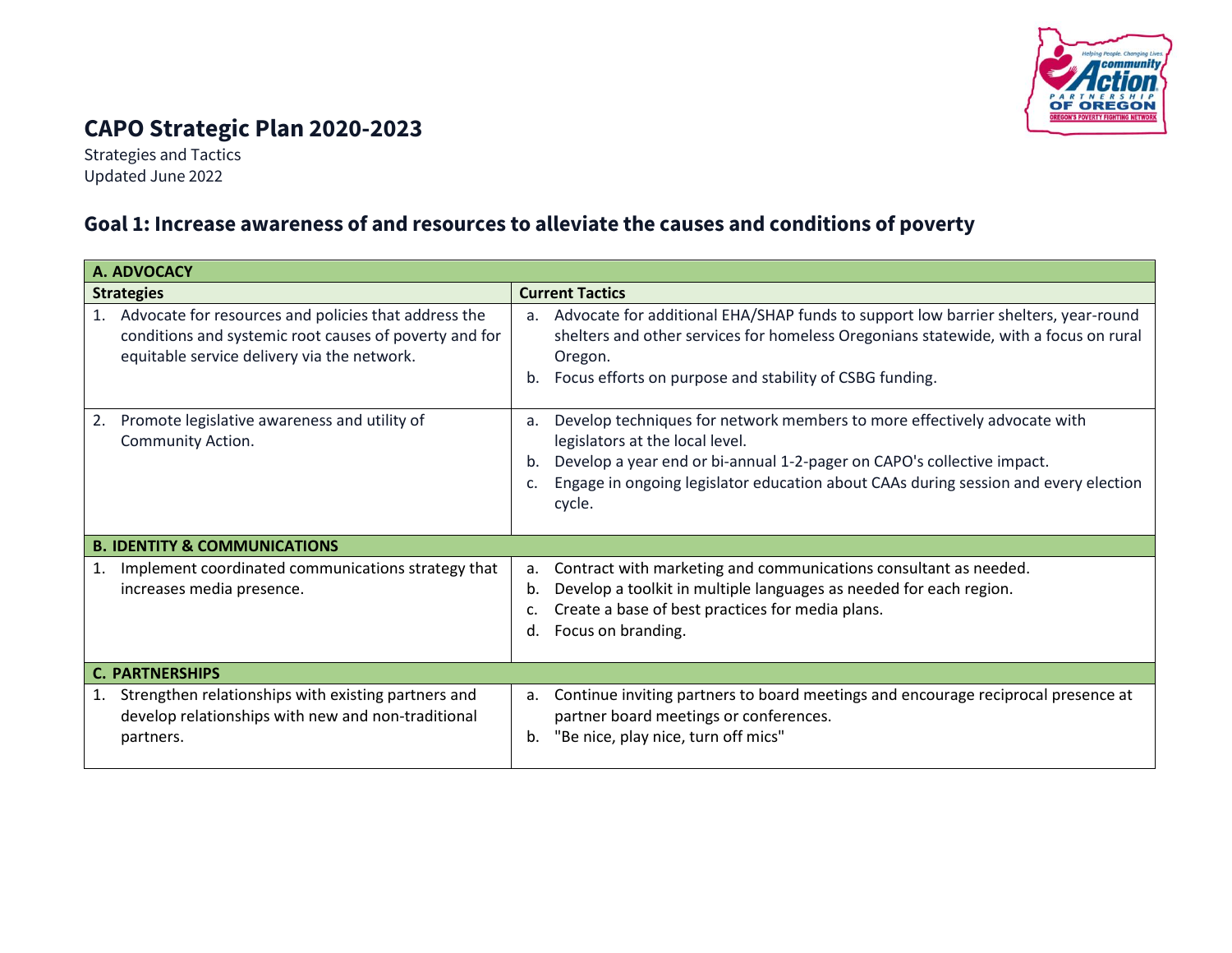

## **Goal 2: Empower a thriving professional network of member agencies**

| A. TRAINING & TECHNICAL ASSISTANCE                                                                                                                                                                                                      |                                                                                                                                                                                                                                                                                                  |  |
|-----------------------------------------------------------------------------------------------------------------------------------------------------------------------------------------------------------------------------------------|--------------------------------------------------------------------------------------------------------------------------------------------------------------------------------------------------------------------------------------------------------------------------------------------------|--|
| <b>Strategies</b>                                                                                                                                                                                                                       | <b>Current Tactics</b>                                                                                                                                                                                                                                                                           |  |
| 1. Identify, develop, and implement training and technical<br>assistance that promotes best practices in demographic<br>equity, fiscal, HR, data, IT, and other organizational<br>functions.                                            | a. Continue annual survey of CAPO members to determine priorities for training.<br>b. Support community-based equity work.<br>c. Plan and execute annual training priorities and schedule.                                                                                                       |  |
| 2. Provide ongoing training, technical assistance, and<br>resources for network members to understand,<br>promote, and advance racial equity.                                                                                           | Provide engagement and learning opportunities focused on the link between poverty<br>a.<br>and race.<br>b. Ground all CAPO training in racial equity practices/use DEI lens.                                                                                                                     |  |
| 3. Develop internal systems and supports that provide<br>OHCS with strategies for more effective and helpful<br>monitoring of the network.                                                                                              | a. Maintain CFO group to assess issues and see how fiscal monitoring resumes at OHCS.<br>Develop and maintain communication strategies with OHCS re. network monitoring.<br>b.<br>c. Develop a group of fiscal experts to support OHCS in developing improved master grant<br>agreement systems. |  |
| 4. Provide orientation, support, and mentorship for new<br>all directors.                                                                                                                                                               | a. Work with CAPO board to develop a workable approach.<br>b. Create and maintain the time and space for this work to happen regularly.                                                                                                                                                          |  |
| 5. Provide support for professional development including<br>scholarships for national conference attendance, career<br>path development, and peer-to-peer engagement.                                                                  | a. CAPO will support the network with information and scholarships (as possible and<br>needed) for professional development opportunities.                                                                                                                                                       |  |
| 6. Empower Executive Committee to monitor trends in<br>the Community Action Agency network and provide<br>peer support to agencies needing assistance to<br>implement organizational standards, including the<br>option of shared work. | a. Encourage CAAs to think outside the box when changes occur (e.g., consider shared<br>services, shared staff, expanding into new service areas, working with new partners.)                                                                                                                    |  |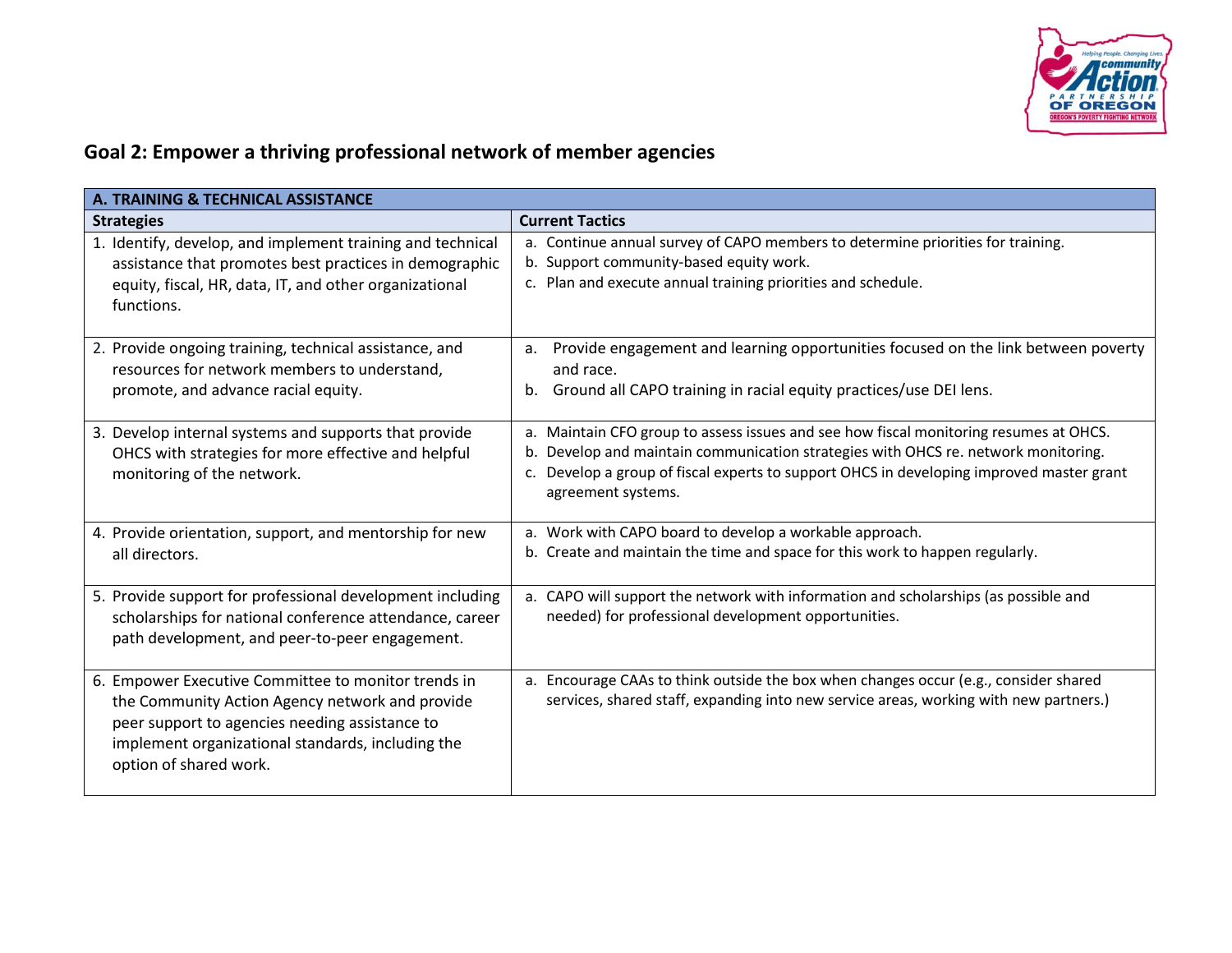

## **Goal 2: Empower a thriving professional network of member agencies (cont.)**

| <b>B. PROGRAM &amp; SERVICE DELIVERY SUPPORT</b>                                                                                                                                             |                                                                                                                                                                                                                                                                                                                                                                          |  |
|----------------------------------------------------------------------------------------------------------------------------------------------------------------------------------------------|--------------------------------------------------------------------------------------------------------------------------------------------------------------------------------------------------------------------------------------------------------------------------------------------------------------------------------------------------------------------------|--|
| <b>Strategies</b>                                                                                                                                                                            | <b>Current Tactics</b>                                                                                                                                                                                                                                                                                                                                                   |  |
| 1. Provide support for and hold Community Action<br>Agencies accountable to considering and<br>integrating issues of diversity, equity, and inclusion<br>through all their service delivery. | a. Define a set of common goals for agency DEI work.<br>b. Establish an Advisory Board representing people with lived experience.<br>c. Develop framework for ground level input and direction that each CAA reports on.<br>d. Support cultural approaches to DEI work at a local level.<br>e. Define how CAPO will hold agencies accountable.                           |  |
| 2. Work with Oregon Housing and Community<br>Services to establish agreed upon common<br>reporting.                                                                                          | a. Form CAPO director work group.<br>b. Leverage what works in other NTCAs.                                                                                                                                                                                                                                                                                              |  |
| 3. Coordinate Community Action's engagement and<br>support additional participation in early learning<br>activities, a proven vehicle to address poverty.                                    | a. Consider forming a CAPO Head Start support group.<br>b. Engage new ELO Directors with goal of better policy alignment.                                                                                                                                                                                                                                                |  |
| 4. Seek out and coordinate network-wide service<br>delivery in partnership with other agencies with a<br>focus on rural Oregon.                                                              | a. Look for opportunities to partner to expand services.<br>b. Provide additional training focused on serving rural communities.                                                                                                                                                                                                                                         |  |
| 5. Improve and increase visibility of network's utility<br>assistance and weatherization services.                                                                                           | a. Work to increase compensation for weatherization services, number of available<br>contractors, and support for OTI.<br>b. Grow team members through program.<br>c. Collaborate with workforce partners.<br>d. Build weatherization best practice pilot project (design - build).<br>e. Improve communication and collaboration among OHCS, OECA and the CAPO network. |  |